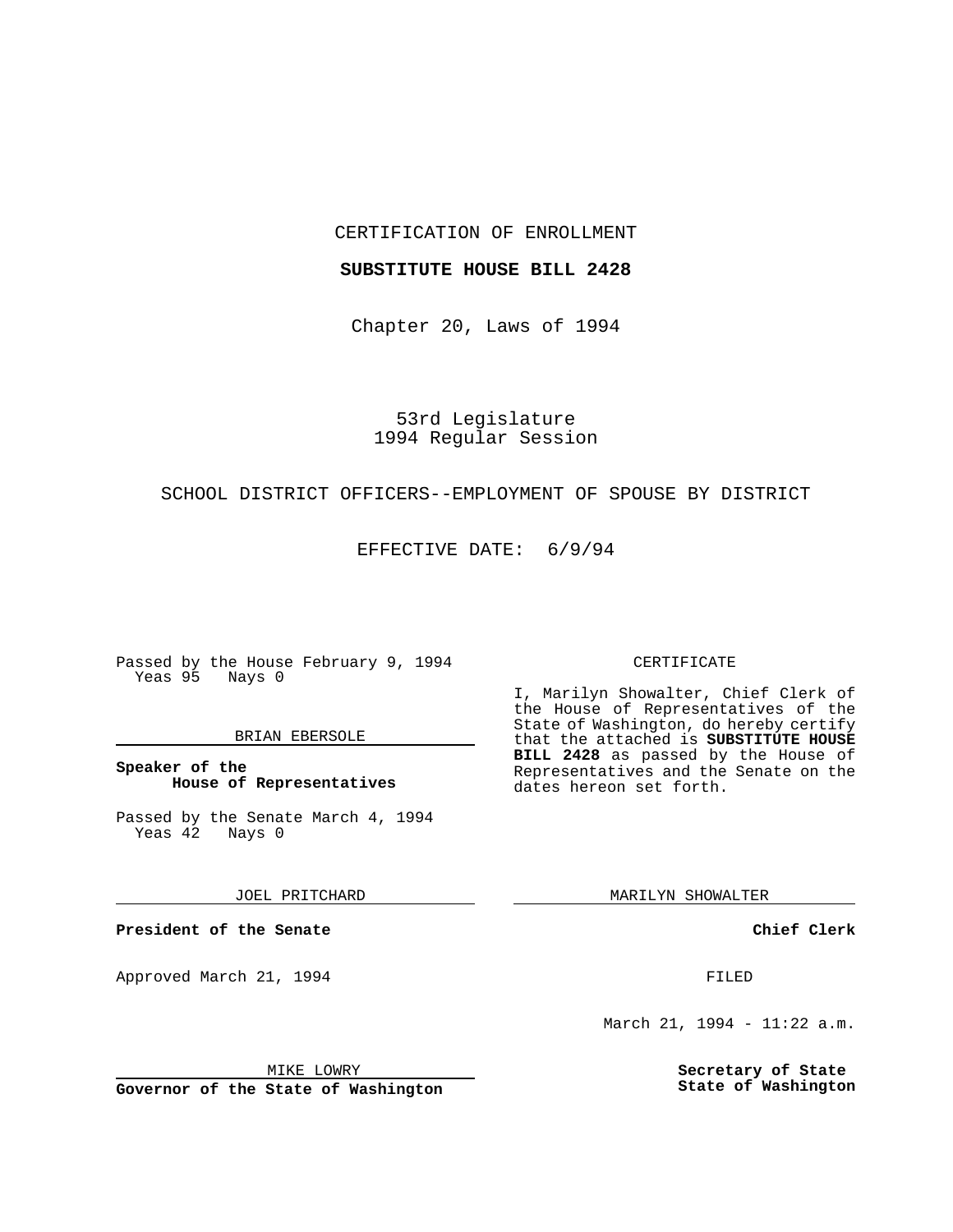# **SUBSTITUTE HOUSE BILL 2428** \_\_\_\_\_\_\_\_\_\_\_\_\_\_\_\_\_\_\_\_\_\_\_\_\_\_\_\_\_\_\_\_\_\_\_\_\_\_\_\_\_\_\_\_\_\_\_

\_\_\_\_\_\_\_\_\_\_\_\_\_\_\_\_\_\_\_\_\_\_\_\_\_\_\_\_\_\_\_\_\_\_\_\_\_\_\_\_\_\_\_\_\_\_\_

Passed Legislature - 1994 Regular Session

# **State of Washington 53rd Legislature 1994 Regular Session**

**By** House Committee on Education (originally sponsored by Representatives Karahalios, Foreman, Chappell, Chandler and J. Kohl)

Read first time 02/02/94.

 AN ACT Relating to school district employees; and amending RCW 42.23.030.

BE IT ENACTED BY THE LEGISLATURE OF THE STATE OF WASHINGTON:

 **Sec. 1.** RCW 42.23.030 and 1993 c 308 s 1 are each amended to read as follows:

 No municipal officer shall be beneficially interested, directly or indirectly, in any contract which may be made by, through or under the supervision of such officer, in whole or in part, or which may be made for the benefit of his or her office, or accept, directly or indirectly, any compensation, gratuity or reward in connection with such contract from any other person beneficially interested therein. This section shall not apply in the following cases:

 (1) The furnishing of electrical, water or other utility services by a municipality engaged in the business of furnishing such services, at the same rates and on the same terms as are available to the public generally;

(2) The designation of public depositaries for municipal funds;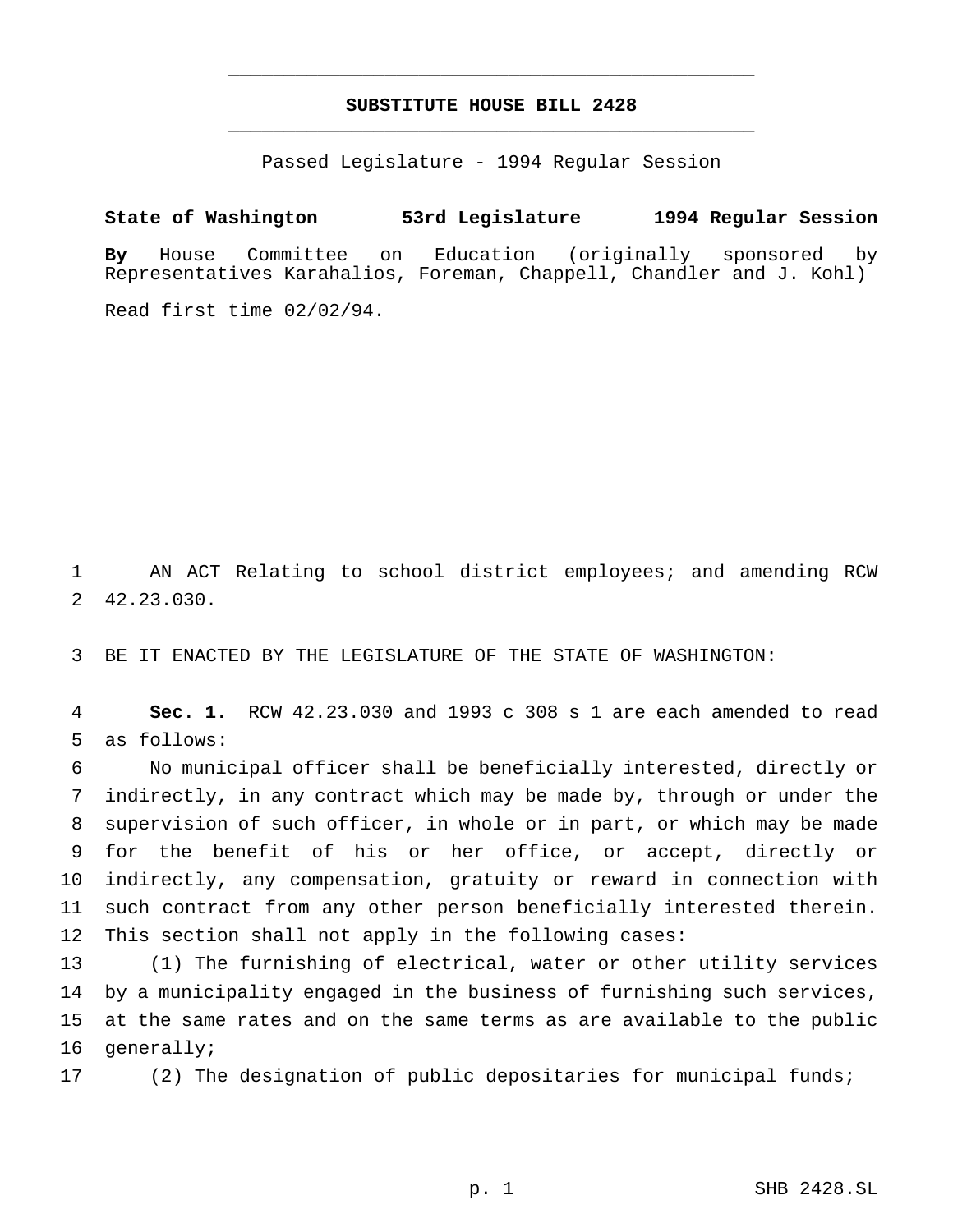(3) The publication of legal notices required by law to be published by any municipality, upon competitive bidding or at rates not higher than prescribed by law for members of the general public;

 (4) The designation of a school director as clerk or as both clerk and purchasing agent of a school district;

 (5) The employment of any person by a municipality, other than a county with a population of one hundred twenty-five thousand or more, a city of the first or second class, an irrigation district encompassing in excess of fifty thousand acres, or a first class school district, for unskilled day labor at wages not exceeding one hundred dollars in any calendar month;

 (6) The letting of any other contract (except a sale or lease as seller or lessor) by a municipality, other than a county with a population of one hundred twenty-five thousand or more, a city of the first or second class, an irrigation district encompassing in excess of fifty thousand acres, or a first class school district: PROVIDED, That the total volume of business represented by such contract or contracts in which a particular officer is interested, singly or in the aggregate, as measured by the dollar amount of the municipality's liability thereunder, shall not exceed seven hundred fifty dollars in any calendar month: PROVIDED FURTHER, That in the case of a particular officer of a third class city or town, or a noncharter optional code city, or a member of any county fair board in a county which has not established a county purchasing department pursuant to RCW 36.32.240, the total volume of such contract or contracts authorized in this subsection may exceed seven hundred fifty dollars in any calendar month but shall not exceed nine thousand dollars in any calendar year: PROVIDED FURTHER, That there shall be public disclosure by having an available list of such purchases or contracts, and if the supplier or contractor is an official of the municipality, he or she shall not vote on the authorization;

 (7) The leasing by a port district as lessor of port district property to a municipal officer or to a contracting party in which a municipal officer may be beneficially interested, if in addition to all other legal requirements, a board of three disinterested appraisers, who shall be appointed from members of the American institute of real estate appraisers by the presiding judge of the superior court in the county where the property is situated, shall find and the court finds